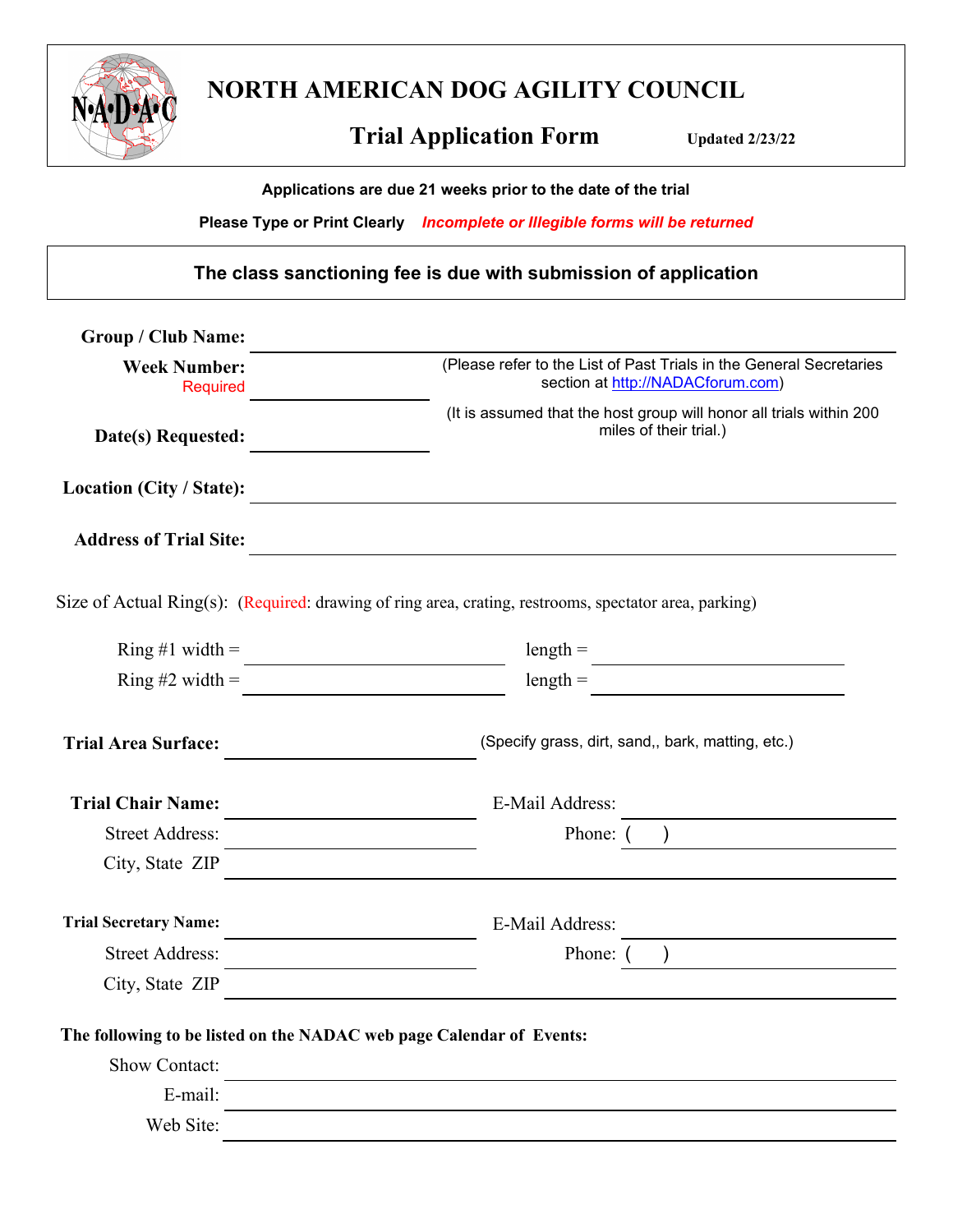# **Acceptable Formats:**

A maximum 8 classes per day may be offered. Of those 8 classes, only 4 may be NATCH classes (Reg, Jump, Chances) Clubs may offer less than 8 runs per day.

**Double Run Format:** (maximum of 8 classes ea. day/only 4 NATCH classes). Maximum of 2 double rounds per class per day. When two rounds are offered and run back to back. You can offer a single round of a class. But it is still a double run format.

------------------------------------------------------------------------------------------------------------------------------------------------------------------

**Single Run Format:** (maximum of 7 classes ea. day/only 4 NATCH classes) Maximum of 2 single rounds per class per day No double runs for any class. Only single rounds are offered. ------------------------------------------------------------------------------------------------------------------------------------------------------------------

**Mixed Trial:** (maximum of 7 classes ea. day/only 4 NATCH classes) Maximum of 2 rounds per class per day A Mixed trial is when you offer 2 rounds of one class as double run (for example Weavers) and another class is 2 rounds of single runs (for example Regular, when round 2 is the reverse of rd 1)

|                                                                                                                                                          | Classes & Maximum # per 2-day weekend: |               |  |  |  |
|----------------------------------------------------------------------------------------------------------------------------------------------------------|----------------------------------------|---------------|--|--|--|
| Mini Trial: (maximum of 2 runs in any class) No NATCH classes                                                                                            | Touch N Go $(2)$                       | Gamblers (2)  |  |  |  |
| Mini-trials can be offered only on Tuesday, Wednesday,                                                                                                   | Tunnelers (2)                          | Grounders (2) |  |  |  |
| or Thursdays.                                                                                                                                            | Weavers $(2)$                          |               |  |  |  |
| If a Mid-Week Mini Trial is offered within 5 days of a weekend trial, no class that is offered at the weekend trial can be offered at the Mini trial and |                                        |               |  |  |  |
| there must be a 24 hr/1 day break between the Mini Trial and the weekend trial.                                                                          |                                        |               |  |  |  |

**.-----------------------------------------------------------------------------------------------------------------------------------------------------------------**

### **Please enter the number of runs you wish to offer under each week day / night (\*\*Mondays are only allowed on major holidays weekends: Memorial weekend, Labor Day weekend, 4th of July, and New Years weekend.) \*\*\*Fridays can only be offered as part of a weekend trial.**

|                   | <b>WEEKEND TRIAL</b> |                 |               |          | <b>MINI-TRIAL</b> |           |                 |
|-------------------|----------------------|-----------------|---------------|----------|-------------------|-----------|-----------------|
|                   | ***Friday            | <b>Saturday</b> | <b>Sunday</b> | **Monday | Tuesday           | Wednesday | <b>Thursday</b> |
| <b>Chances</b>    |                      |                 |               |          |                   |           |                 |
| Regular           |                      |                 |               |          |                   |           |                 |
| <b>Jumpers</b>    |                      |                 |               |          |                   |           |                 |
|                   |                      |                 |               |          |                   |           |                 |
| <b>Touch N Go</b> |                      |                 |               |          |                   |           |                 |
| <b>Tunnelers</b>  |                      |                 |               |          |                   |           |                 |
| <b>Weavers</b>    |                      |                 |               |          |                   |           |                 |
|                   |                      |                 |               |          |                   |           |                 |
| <b>Gamblers</b>   |                      |                 |               |          |                   |           |                 |
| <b>Grounders</b>  |                      |                 |               |          |                   |           |                 |
|                   |                      |                 |               |          |                   |           |                 |

**Double Run Trial? (Y/N) Let Single Run Trial (Y?N) Mixed Trial (Y/N)** 

**3 or 4 Day Trials: Friday start time 3pm or later? (Y/N)**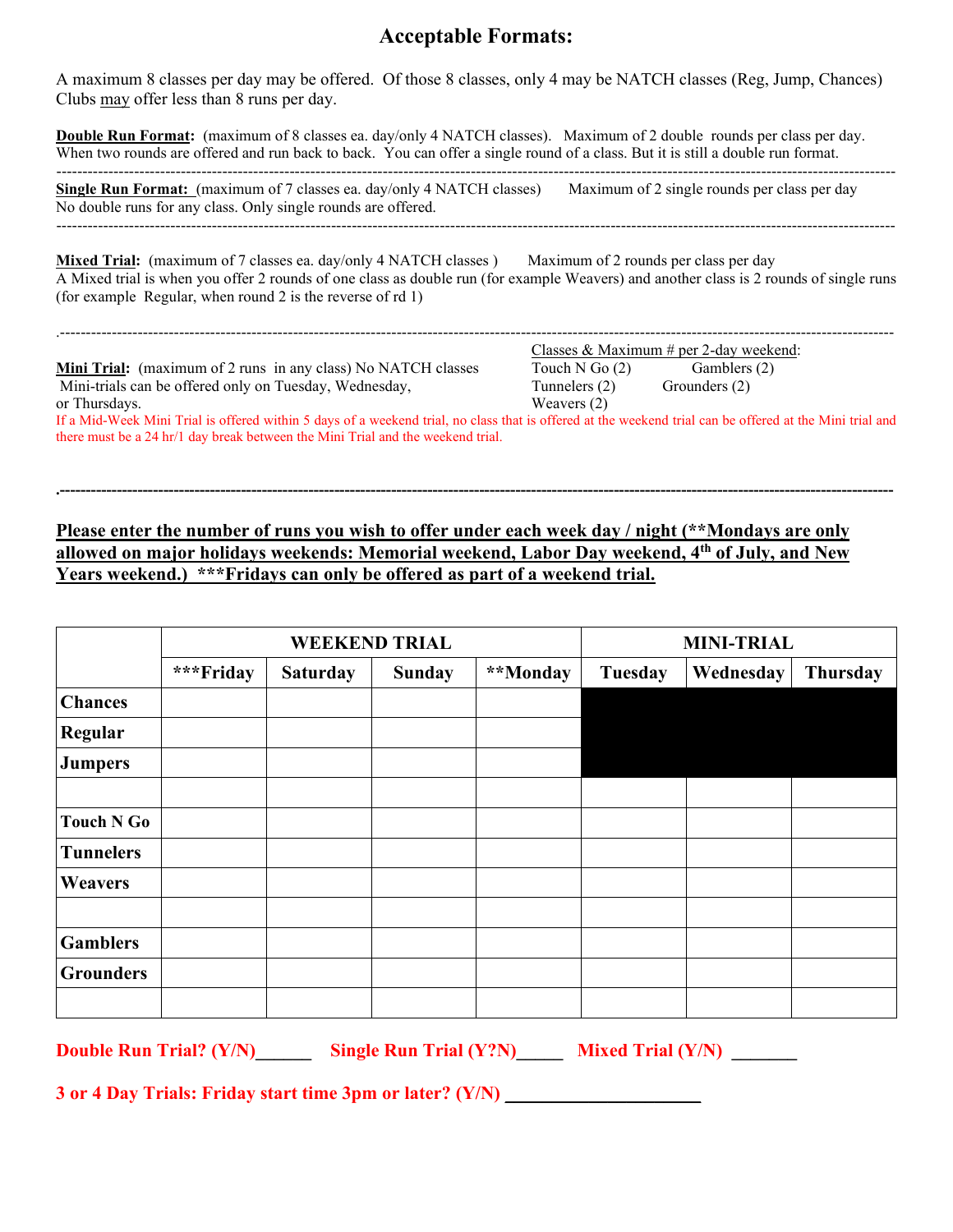## **Applications and sanctioning fees**

| $=$ | \$8.00 per round.   |
|-----|---------------------|
| $=$ | \$10.00 per round.  |
| $=$ | $$15.00$ per round. |
| $=$ | \$20.00 per round.  |
| $=$ | \$25.00 per round   |
|     |                     |

#### **Total Sanctioning Fees:**

| $#$ rounds | \$8.00 per round   |  |
|------------|--------------------|--|
| $#$ rounds | $$10.00$ per round |  |
| $#$ rounds | $$15.00$ per round |  |
| # rounds   | $$20.00$ per round |  |
| $#$ rounds | $$25.00$ per round |  |

#### **Trial Software Provider:**

**Comments:**

I/we certify that I/we have knowledge of, and are familiar with, and agree to abide by, the rules and Regulations of NADAC in effect at the time of this trial, and by any additional rules and regulations as approved by NADAC for this trial.

#### **Signature of Trial Chair or Trial Secretary**

**Date:**

**Return completed form with Sanctioning Fees to**:

**NADAC, LLC** PO Box 7439 Bend, OR 97708 [Support@Nadac.com](mailto:Support@Nadac.com)

PayPal payments can be sent to: Support@Nadac.com